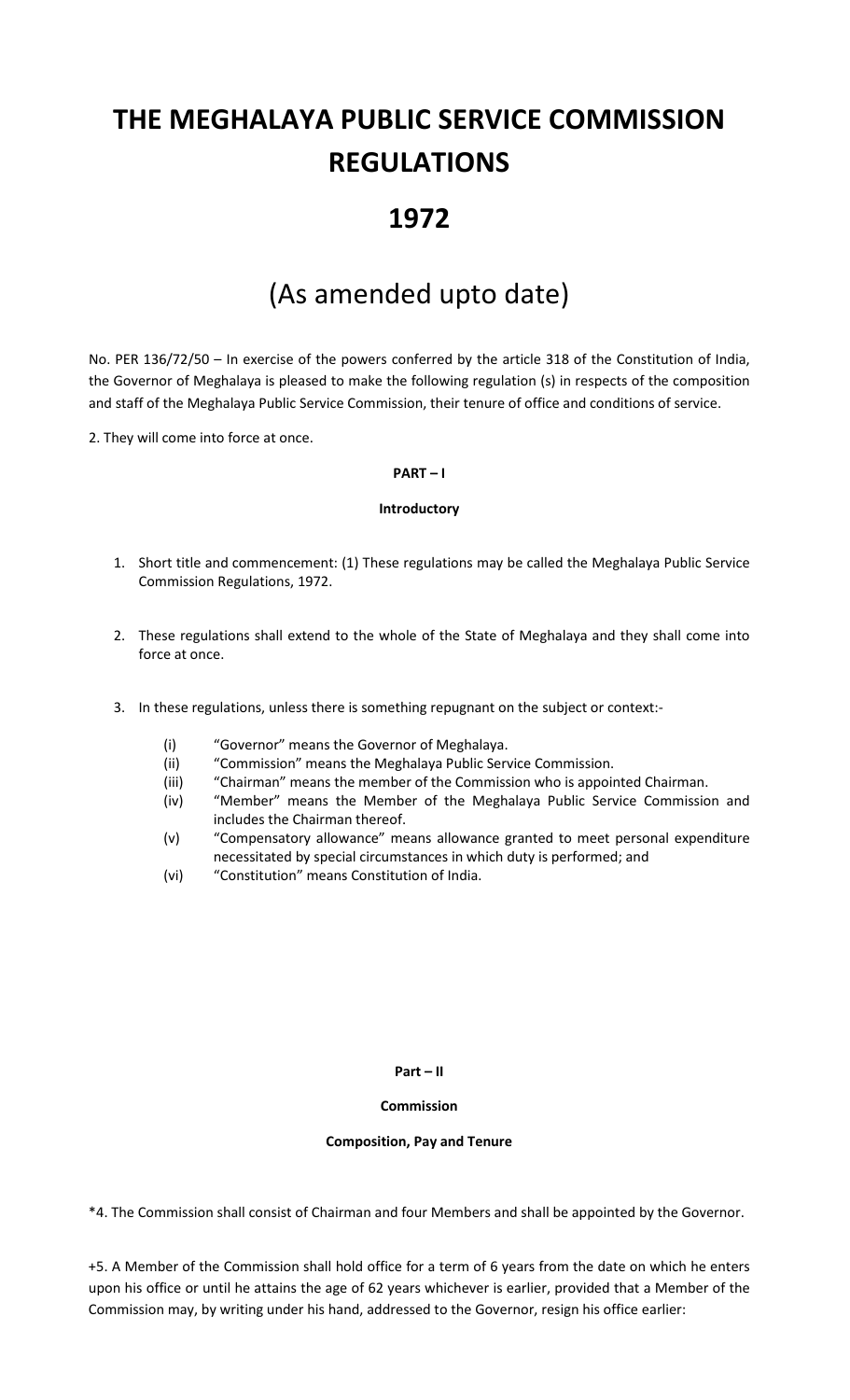Provided further that a Member of the Commission may be –

- (i) removed from his office earlier in the manner provided in clause (1) or clause (3) of Article 317 of the Constitution;
- (ii) suspended in the manner provided in clause (2) or Article 317 of the Constitution.

6. (1) There shall be paid a consolidated salary of rupees fifteen thousand five hundred only per mensem to the Chairman and rupees eleven thousand only per mensem to a Member: (They shall come into force with effect from  $31<sup>st</sup>$  January, 1996).

Provided that:-

- (a) a person, who is in a service under the Central or any State Government or a Government deficit or aided educational institution, may, on his appointment as Chairman or Member;
- (b) a person who had retired from a service under the Central or any State Government may on his appointment as Chairman or Member; or
- (c) a Member who at the time of his appointment as such Member was in a service under the Central or any State Government or a Government deficit or aided educational institution, may, on his appointment as Chairman;

opt to draw the last pay and allowances he was drawing while in the service under such Government or educational as the case may be, and the option once exercised shall be final.

(2) Notwithstanding anything contained in this regulation the consolidated salary referred to in Clause (1) or the pay and allowances opted under the provision thereto shall reduced by the amount of pension which the Chairman of Member, as the case may be, received or has received for services rendered under the Central Government, any State Government, University, Corporation or body wholly or substantially owned and controlled by the Central or any State Government and any person and other retirement benefits may be drawn by him separately.

### **EXPLANATION**

- (i) For the purpose of this regulation, service under the Union Public Service Commission or any State Public Service Commission shall respectively be deemed to be service in the Central Government or the State Government concerned.
- (ii) The allowances referred to in the proviso to clause (1) shall include only dearness allowance, hill allowance, winter allowance and house rent allowance and any other allowance as may be specified in this behalf by governor from time to time"

#### **PART-III**

#### **Leave**

7. (i) A member who at the date of his appointment was in the service of the Government of India or of any State Government, may be granted leave under the rules applicable to him and his services as Member shall count for such leave.

(ii) A member may draw during the period of leave granted under clause (i) such leave salary as he may be entitled to under the rules applicable to him

(iii)A Member who at the date of his appointment was not in the service of the Government of India or state may be granted leaves as follows:-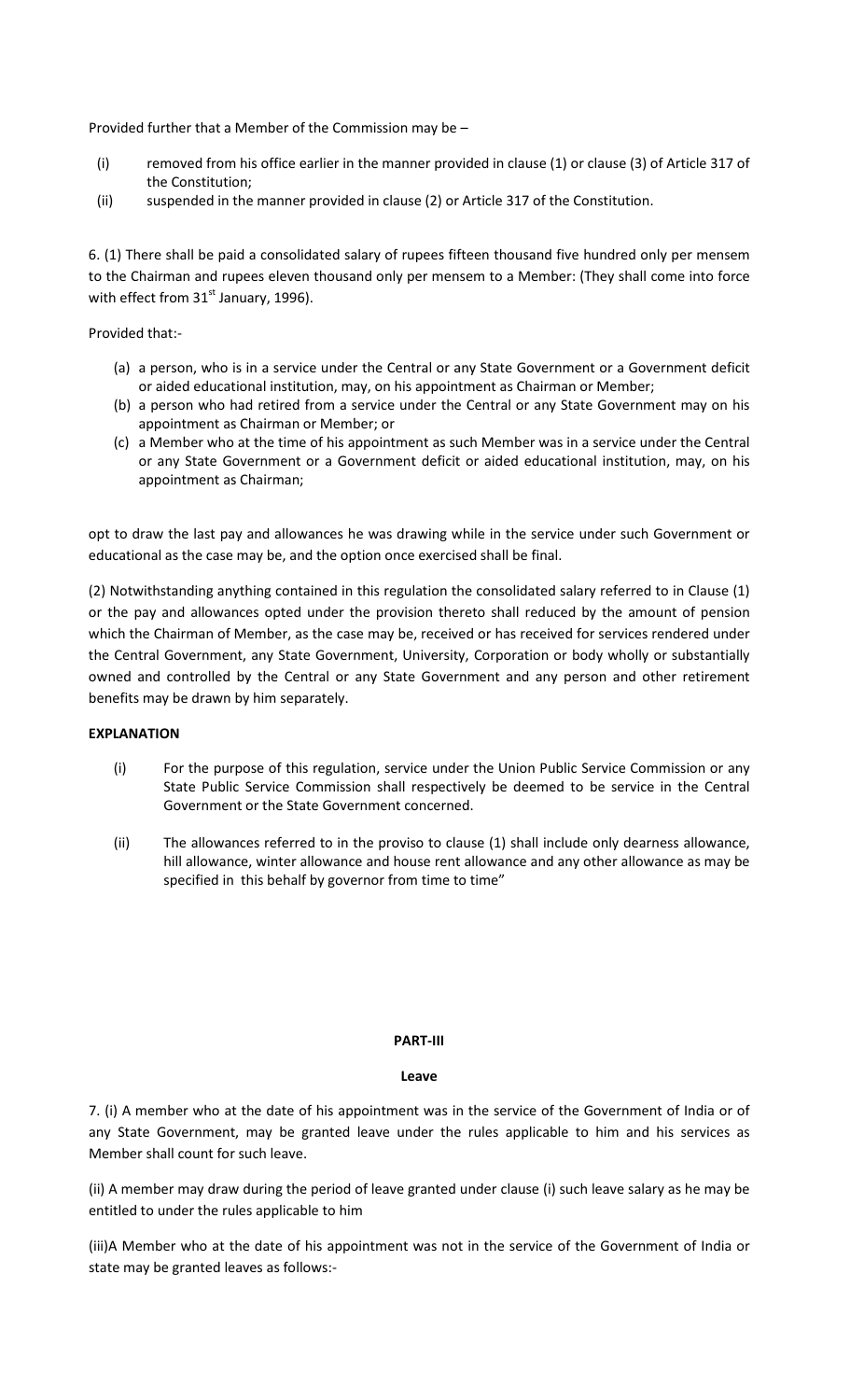- (a) Leave on leave salary equivalent to full pay upto one eleventh of the period spent on duty as a Member, subject to a maximum of four months at any one time;
- (b) Leave on medical certificate on leave salary equivalent to half pay, subject to a maximum of three months at any one time;
- (c) Extraordinary leave without salary, subject to a maximum of three months at any one time; 8.Leave at the credit of the Chairman or any other Member shall lapse on the date on which he shall vacate office under Regulation 5; provided that, if in sufficient time before the date he has:-
- (i) Formally applied for leave and been refused it, or
- (ii) Ascertained in writing from the sanctioning authority that leave, if applied for, would not be granted, in either case the ground for refusal being the requirements of the public service he shall be paid, by way of compensation a sum equal to the leave salary for the period of leave so refused subject to a maximum of four months from the date immediately following that of the vacation of office

## **PART-IV**

### **Pension of Members**

**\*9. Pension payable to Members who were in the service of the Central or a state Government**. (1)A Member who at the time of his appointment as such, was in the service of the Central or State Government, shall at his option to be exercised within a period of six months from the date of his appointment, be entitled to draw his pension and other retirement benefits under the rules applicable to the service to which he belonged with effect from the date of his appointment as Member.

(2) A Member who at the time of his appointment as such, was in the service of the Central or State Government, if he does not exercised the option mentioned in sub-regulation (1) shall count his service as Member for pension and retirement benefits under the rules applicable to the service to which he belonged immediately before such appointment.

**9A. Pension payable to Member who were not in the service of the Central or a State Government, etc-** (1) Subject to the provisions of these regulations, every Member, who at the date of his appointment as such was not in the service of the Central or a state Government, a local body, or any other body wholly or substantially owned or controlled by Government shall, on his ceasing to hold office as such Member, be paid a pension:

Provided that no such pensions shall be payable to Member-

- (a) Unless he has completed not less than three years of service or
- (b) If he has been removed from office as such member
- (2) Pension under these regulations shall be payable to a member for life:
- Provided that no such pension shall be payable during any period for which such Member may, after his retirement as such, hold office as the Chairman or Member of Union Public Service Commission, or as the Chairman of a State Public Service Commission, as the case may be.

(3) Pension under this regulation shall be paid at the following rates namely:-

- (i) in the case of the Chairman, rupees four thousand two hundred and fifty per annum, if he has completed six years of service; and
- (ii) in the case of a member, rupees four thousand per annum, if he has completed six years of service:

 Provided that where the service rendered by a member is for a period of three years or more but less than six years, the amount of the pension per annum shall be determined in accordance with the following formula, namely:-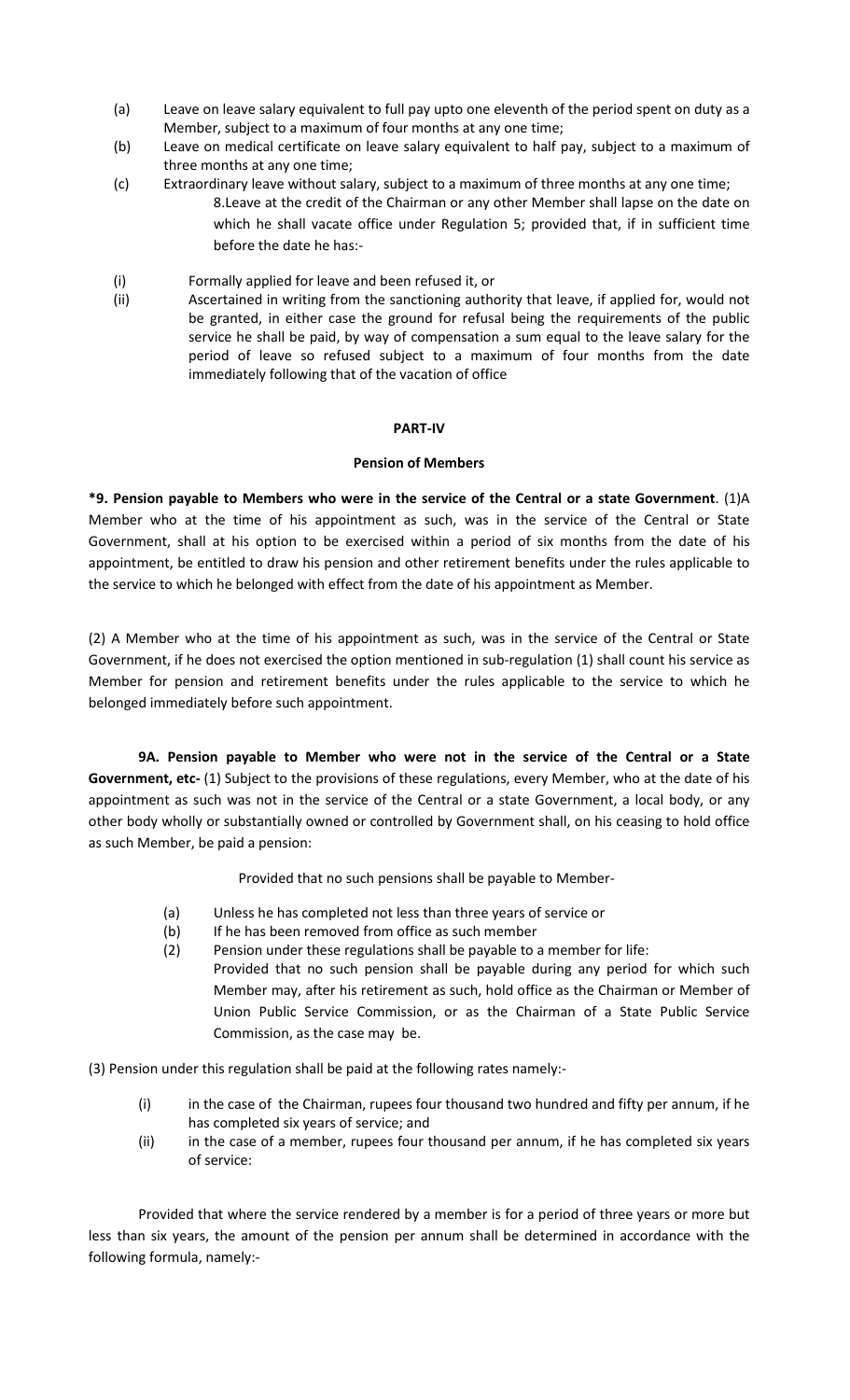Completed years of service for pension shall be multiplied by the amount of the maximum pension admissible under clause (i) or clause (ii), as the case may be, and shall be divided by six.

 **Explanation I**.- When the total service for pension is rendered by a person partly as member and partly as Chairman, the pension admissible to such person in each such term shall be calculated separately subject to the condition, that the aggregate pension shall not exceed the pension admissible to a Chairman

 **Explanation II**- The duration of service of a person as member shall be computed in terms of completed years, but if the service rendered in six months or more, additional benefits of half a year's pension may be allowed.

 **9B. Pension when not payable**.- (1) No pension shall be payable under these regulations to a member:-

- (i) who, at the date of his appointment as such was in the service of a local body or any other body wholly or substantially owned or controlled by government; or
- (ii) who, at the date of his appointment as such had retired from service under the central or state government, a local body or any other body wholly or substantially owned or controlled by government, if he is in receipt of, has received or has become entitled of receive, any retirement benefits by way of pension, gratuity, payment from any contributory provident fund or otherwise, but such person may at his option, come under the pension scheme under these regulations, if the amount of the pension or the pension equivalent of the retirement benefits or both admissible to him in accordance with the rules and orders of the service to which he belonged fall short of the amount of the pension admissible to him under these regulations.

(2) A Member holding office as such shall communicate the option referred to in sub-regulation (1) in writing to the Governor during his tenure as such member, the option once exercised being final.

(3) If a member exercising his option under this regulation has received any gratuity or retirement benefits from the service under the central or a state government, a local body or any other body wholly or substantially owned or controlled by the government he shall refund:-

- (i) the amount of the gratuity so received in lump sum;
- (ii) the pension, if any drawn by him, and
- (iii) Where the pension has been commuted, the value of the amount of pension so commuted.

4. If a member exercising his option under this regulation has received any benefits of contributory provident fund or retirement from the service under the central, or a state government, a local body or any other body wholly or substantially owned or controlled by the government he shall not become eligible for pension under these regulations unless he refund in rump sum the government's or employer's contribution as the case may be, with interest there on together with other retirement benefits, if any received by him.

#### **Provident Fund**

10. A member who at the date of his appointment, was in the service of the government of India or of a state and prior to that date has been admitted to the benefits of the general provident fund maintained by government, shall be eligible after appointment to continue to subscribe to the said fund on the same terms and conditions and subject to the same rules as previously.

#### **PART – V**

#### **Travelling and other allowances**